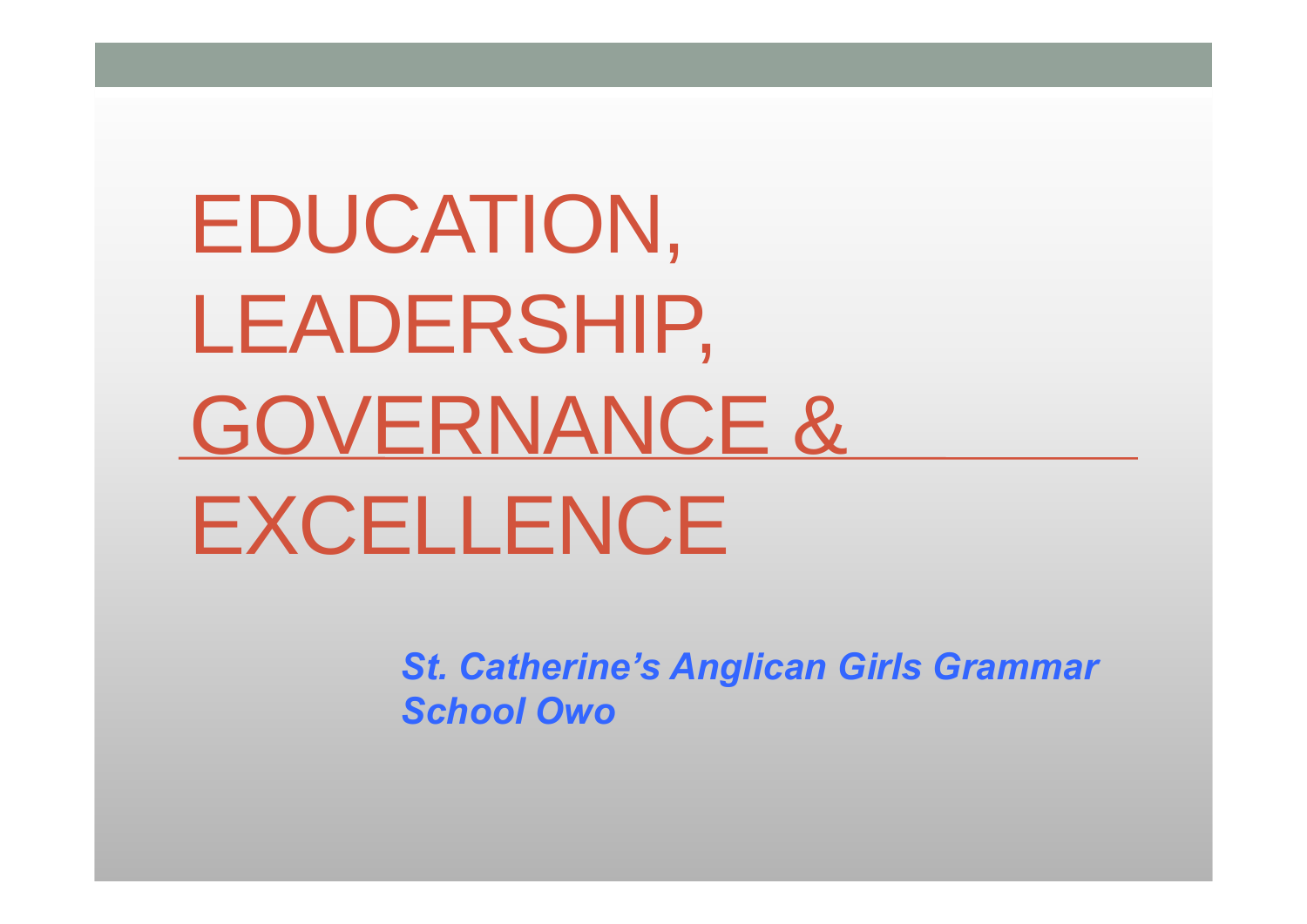#### **The Birth of St. Catherine's Girls Anglican Girls grammar School Owo**

In the early days of secondary education in Owo division of Nigeria, the education of young girls was not considered important in comparison to male education. The first male school established in Owo in 1946 was Imade College an all male secondary school which enabled young boys the opportunity to gain admission into higher institutions whilst neglecting that of females.

This meant that many young girls were denied the chance to obtain the West African School Certificate after secondary which would allow them admission into higher education.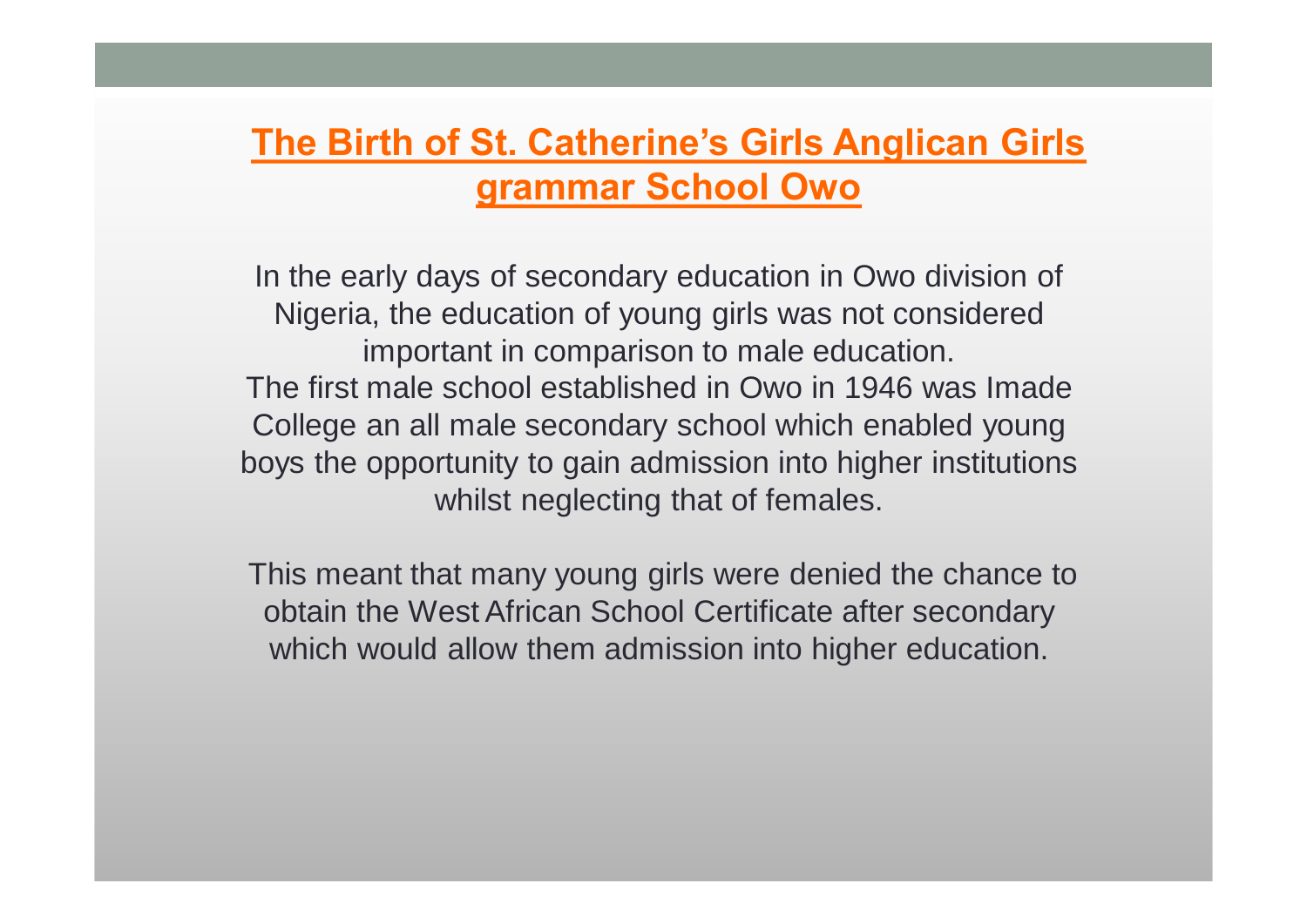*However, ten years later, on 7th March 1956, the hope of giving secondary education to girls was fulfilled with the emergence of St Catherine's Anglican girls Grammar School Owo.* 

> *This was established by the church missionary society (CMS) through Owo District Church Council chairman, Rev J.B Olayemi and through the instrumentality of the late Pa Michael Adekunle Ajasin; the then Principal of Imade College Owo who felt that in future the Imade boys would need wives who should be of equal status with them.*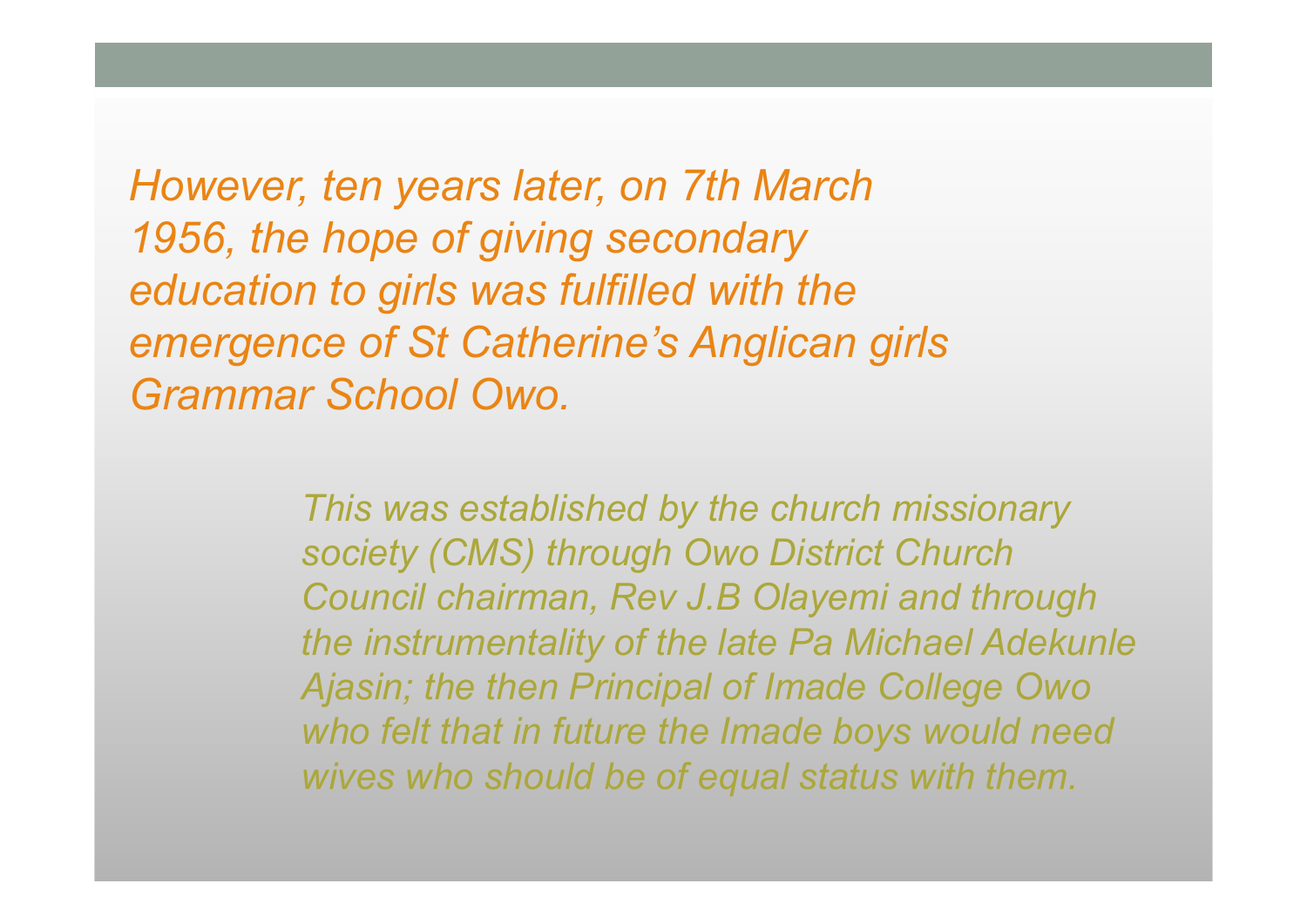

#### **St. Catherine's was a place where parents wanted their children to attend**

The School was one of the first 100 schools created in Nigeria and was known throughout Nigeria for academic excellence and sporting activities like Lawn Tennis, Net ball, Volley ball, Hockey etc. Many of her students formed State and National teams in various sports.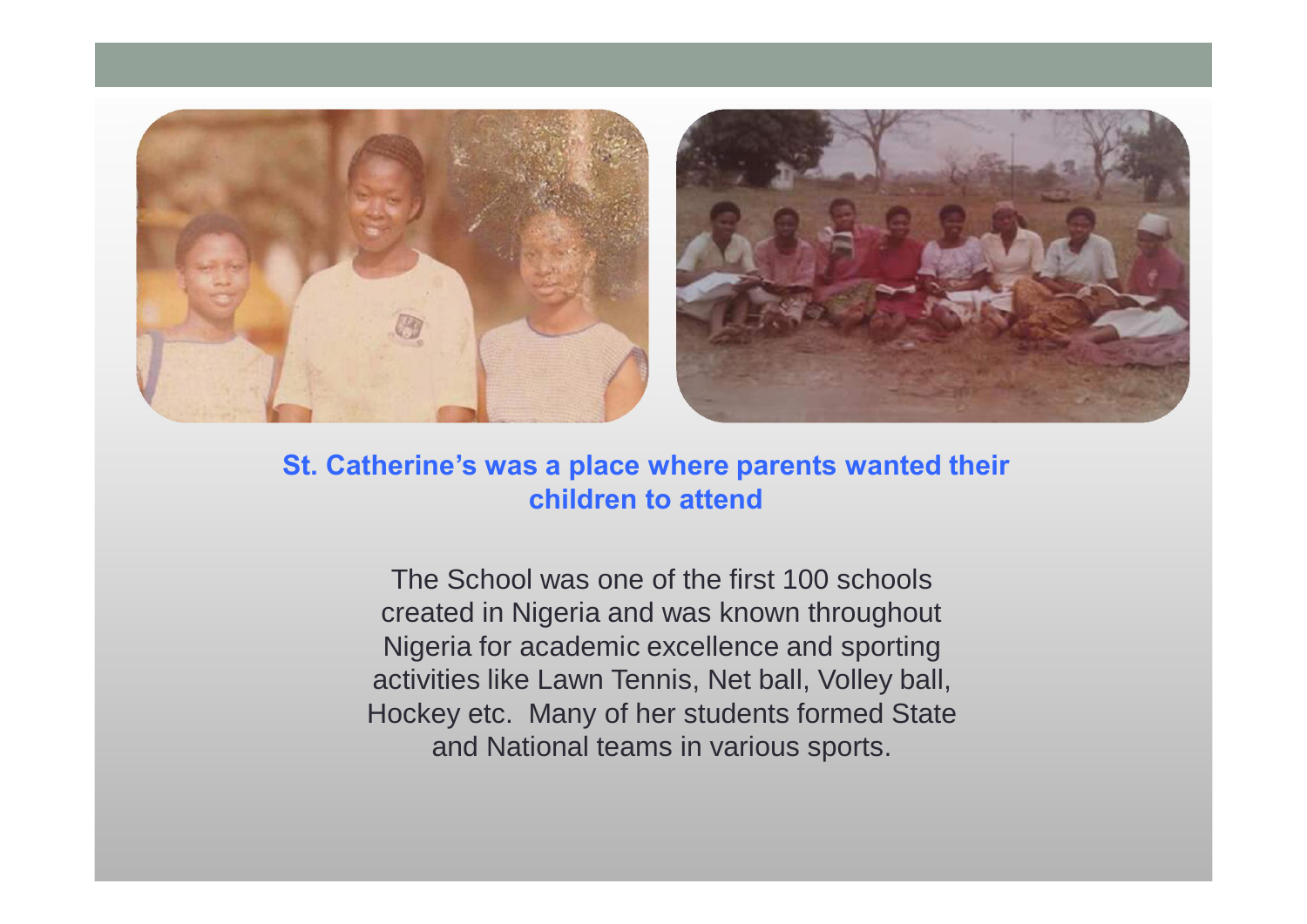• After the government took over from the Anglican Mission that established it, the school began to degenerate. Classrooms and buildings dilapidated. It was a cause for serious concern for old students.



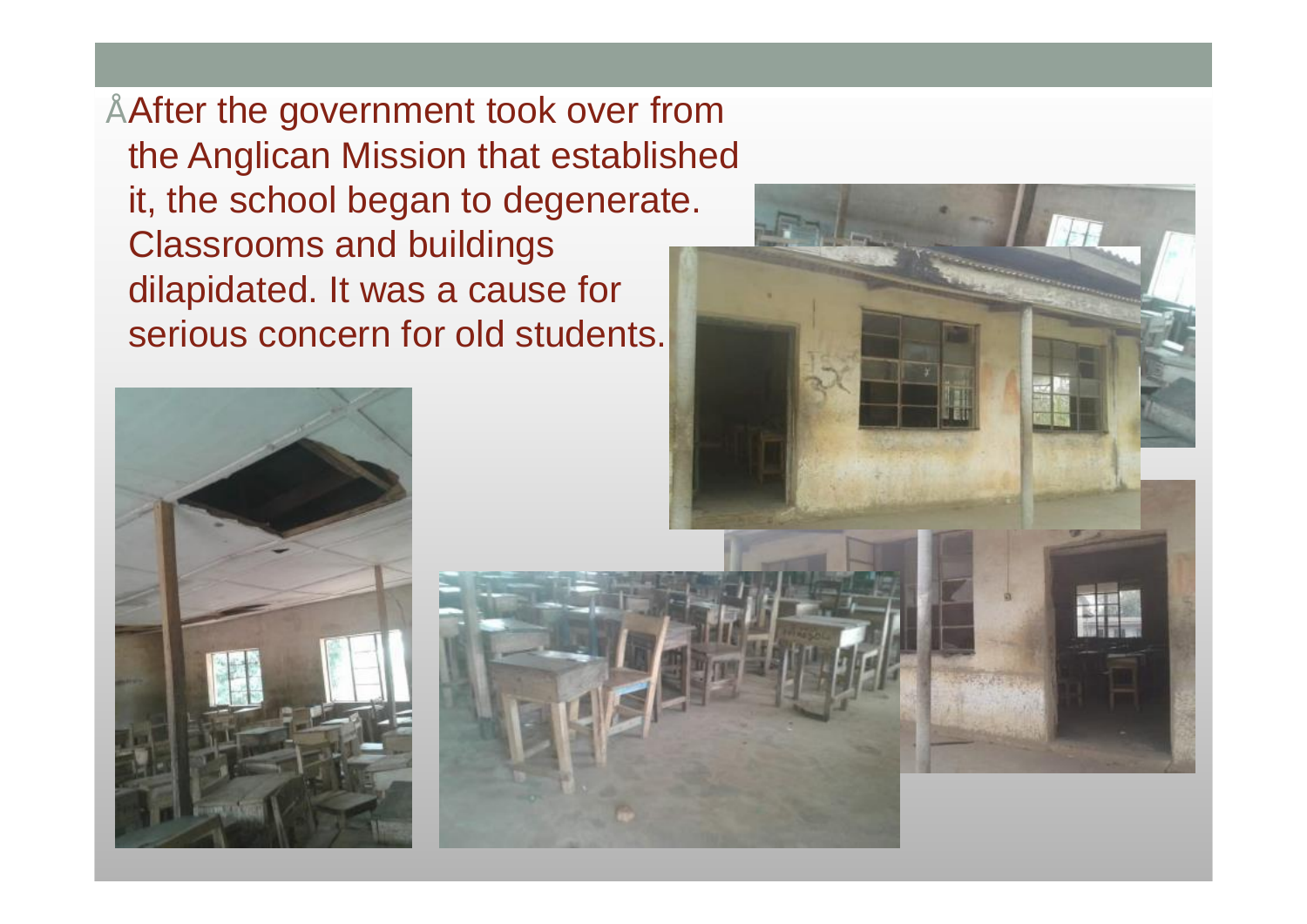A clarion call was intervention of old students the **for all old students to**  rise up and help<sup>will</sup> **rebuilding the school. Ligrary was then renovated and equipped with books and computers.** 



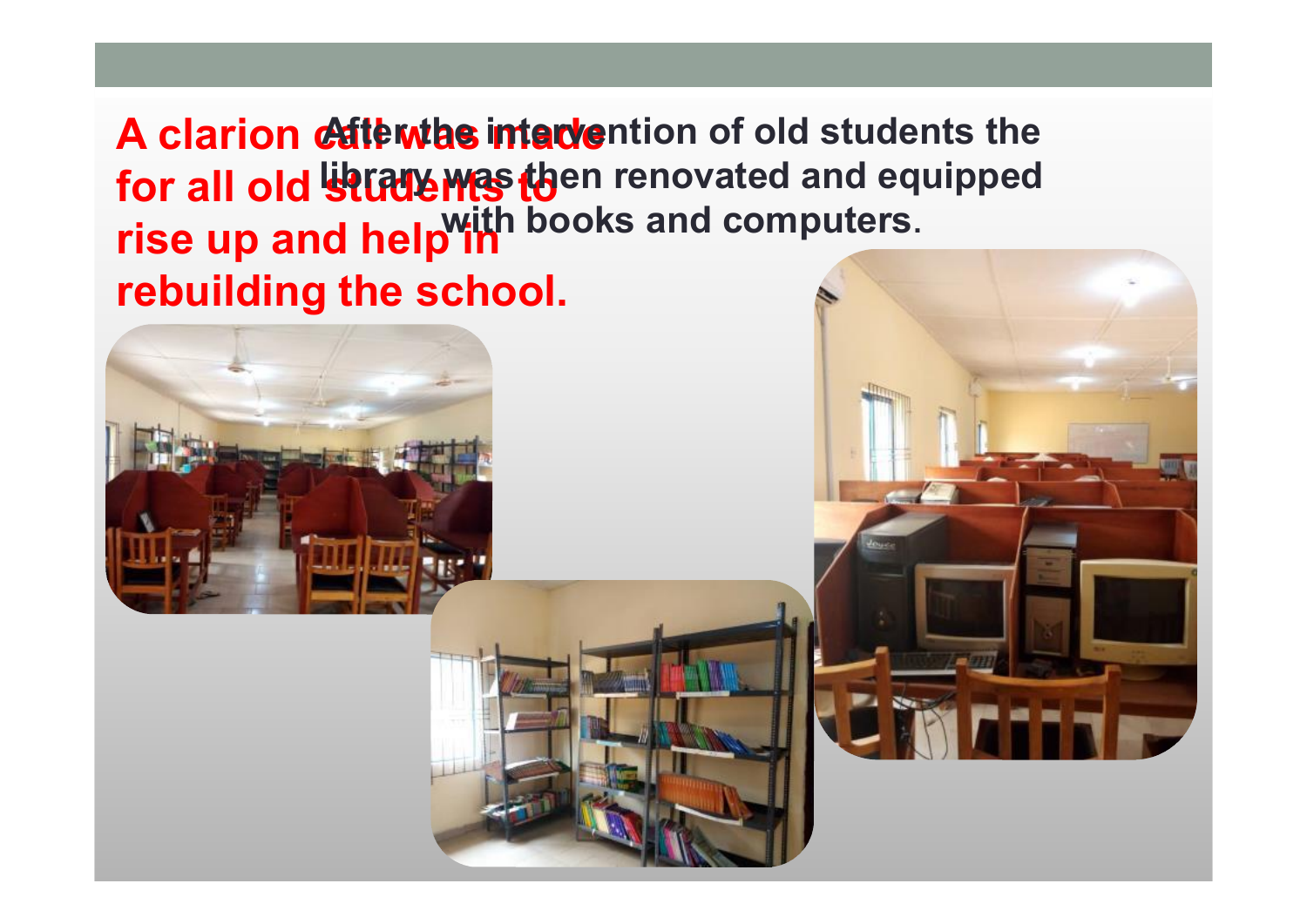#### **And since then a lot has been achieved.**

- The renovation of buildings
- Science laboratory
- Well equipped library
- $"$  New and improved uniforms
- Student performance also increased





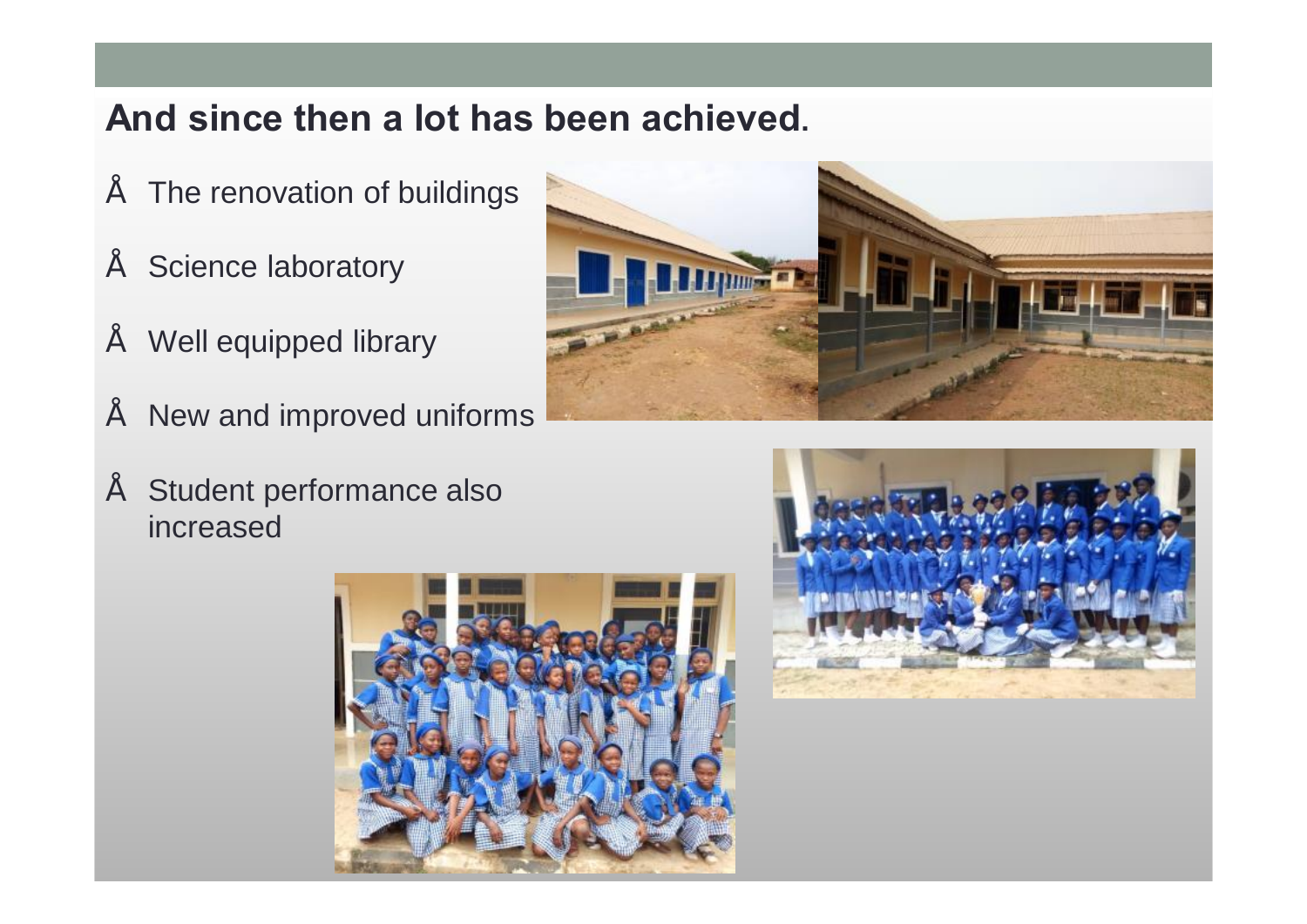*And most recently on Nigerian Independence day the girls of St. Catherine's came 1st in the annual match past competition* 

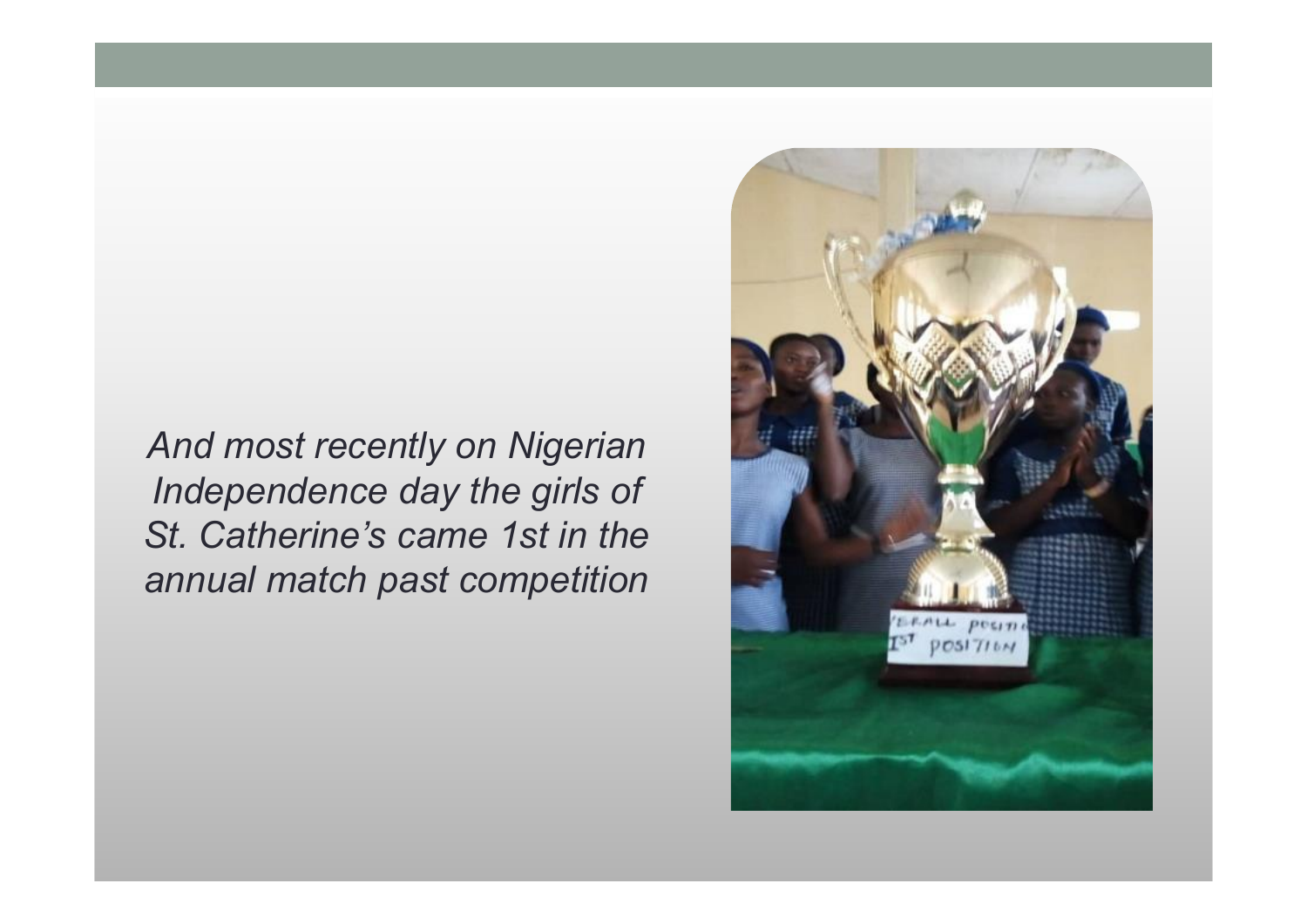



#### *More pictures of the improvements of the school*

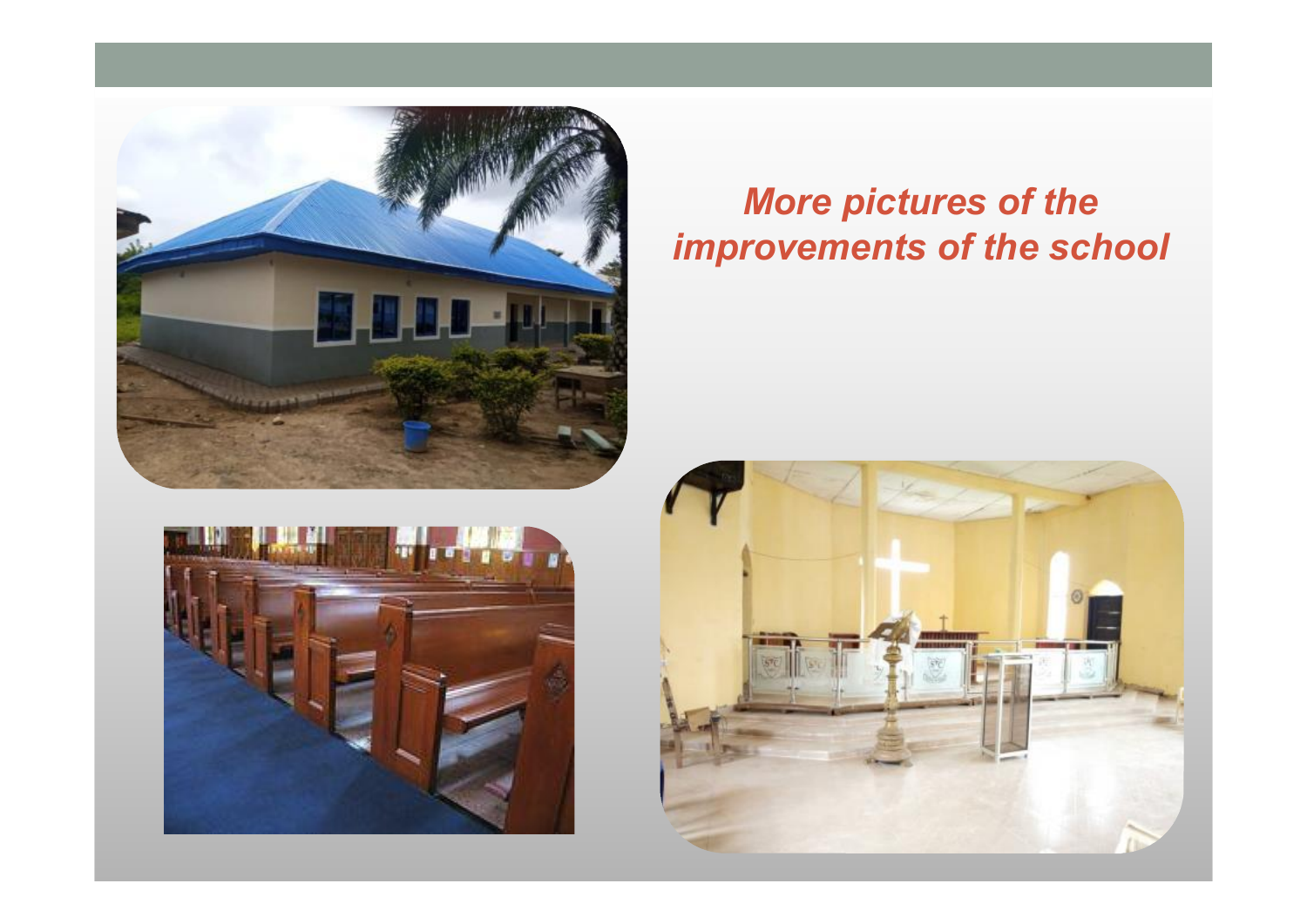#### **Challenges that still need solving**

Herds of cattle are continuously found within the school perimeters



**Also Farmers encroaching within the school perimeters** 

Boys playing football inside the school compound at a girls only school



**This is due to the lack of fencing around the perimeters of the school that urgently need solving!**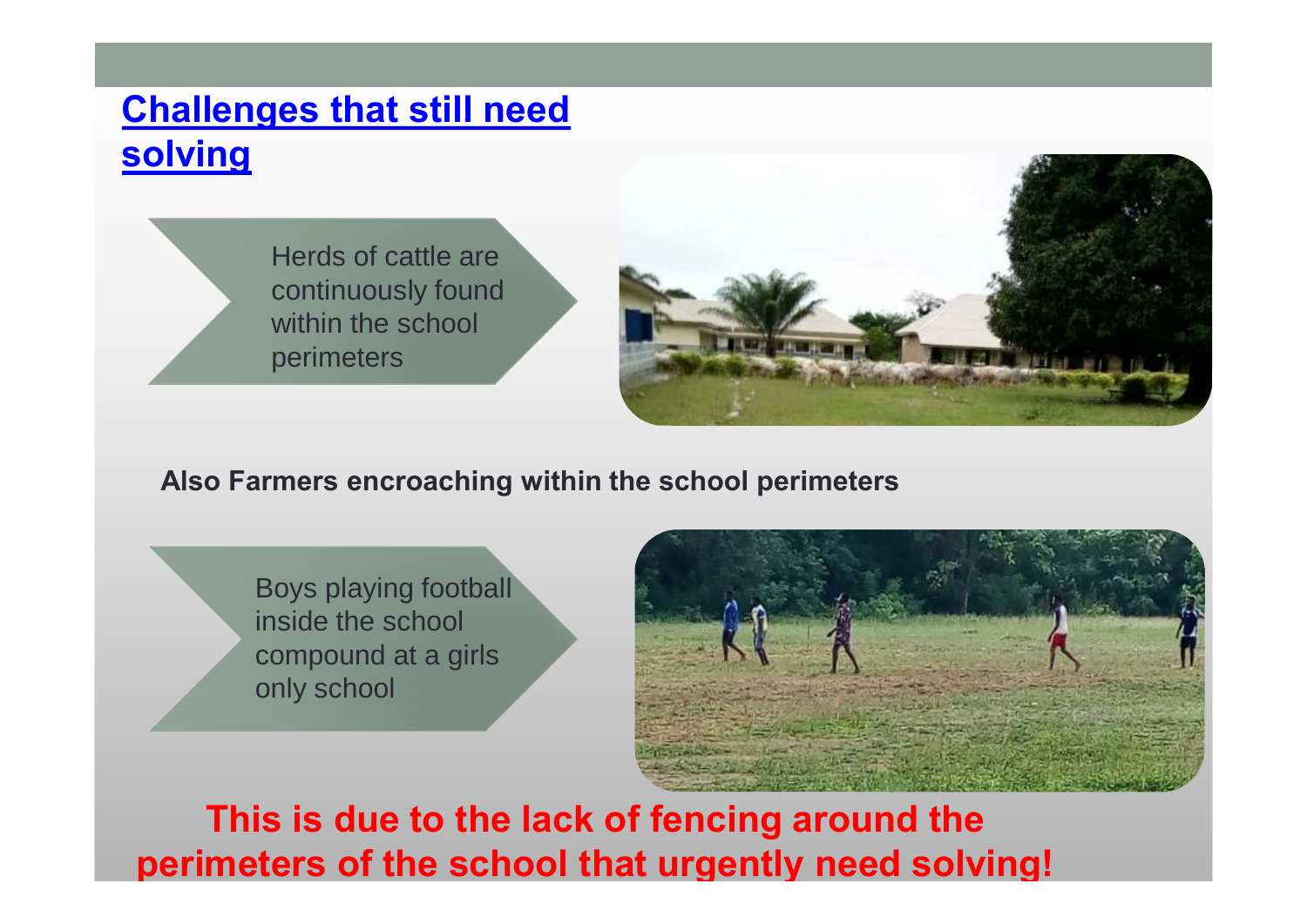### *Remembering Joan Steward (1937-2011*)